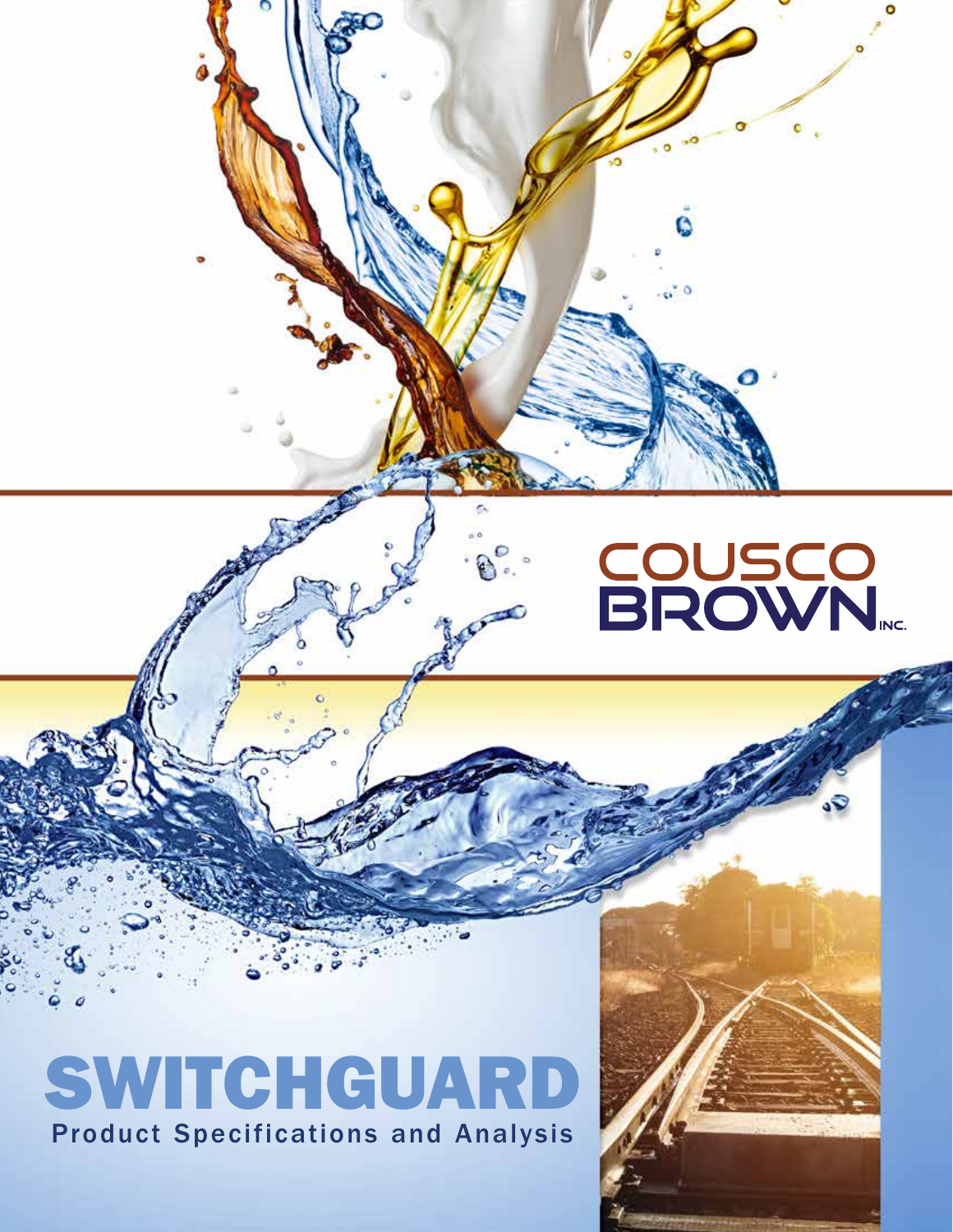

## SWITCHGUARD Specification Sheet

#### TYPICAL PERFORMANCE & PRODUCT SPECIFICATION

In order to be truly effective, an anti-icing/deicing fluid must not only exhibit low freezing point, it must have the capacity to absorb large amounts of water from melting ice and continue to function at high dilution.

SwitchGuard is a non-chloride, potassium acetate (KAc) based liquid de-icer blended with a high grade, engineered corn-based enhancer. SwitchGuard's special blend of cornbased enhancers greatly improves the viscosity of the KAc, resulting in less runoff during application and extending the active life of the KAc after application by strengthening the de-icers bond to the switch surface. All of these performance enhancements result in reducing the number of applications needed to maintain a well anti-iced switch surface while reducing the damage caused by traditional chloride de-icers.

#### ENVIRONMENTAL PERFORMANCE

SwitchGuard prides itself on offering the most complete line of high performance de-icers on the market. We also realize that we have a responsibility for protecting the environment. SwitchGuard is produced as a clear blue-green liquid to improve visibility during application and is free of any suspended solids that may hinder application or storage equipment.

SwitchGuard is composed primarily of materials derived from the processing of starches and sugars making it economical and readily available. It is nontoxic and non-hazardous to

plant and animal life and to the environment. SwitchGuard biodegrades readily and completely to carbon dioxide and water. It has a low Biological Oxygen Demand (BOD) and contains no phosphates or nitrogen that tends to promote eutrophication of natural waterways leading to fish-kills.

#### TYPICAL PROPERTIES

| Odor                                                              | Mild                                        |
|-------------------------------------------------------------------|---------------------------------------------|
| Appearance                                                        | Clear Blue-Green                            |
| <b>Dissolved Solids</b>                                           | $46\% + 1.0\%$                              |
| <b>KAc</b>                                                        | $25% + 1.0%$                                |
| Carbohydrates                                                     | 20%-23%                                     |
| <b>Specific Gravity</b>                                           | $1.27 + 0.02$                               |
| Weight                                                            | 10.75 lbs/gallon                            |
| Solubility                                                        | Complete                                    |
| <b>Freezing Point</b>                                             | $-38^{\circ}$ C ( $-36^{\circ}$ F)          |
| Corrosion<br>(NACE Sandard<br>TM-01-69 as modified by<br>the PNS) | -3 (less corrosive than<br>distilled water) |
| pH (ASTM E 70)                                                    | $6.0 - 8.0$                                 |
| pH (neat)                                                         | $8.0 - 10.0$                                |
| Flash Point, COC                                                  | <b>None</b>                                 |
| Biological Oxygen Demand                                          | 120,000ppm                                  |
| Chemical Oxygen Demand                                            | 260,000ppm                                  |

The information included in this Product Specification Sheet relate generally to the product described as it is normally produced by CouscoBrown, Inc. (CB) To the best of CB's knowledge, the information included in this sheet is correct in all significant respects. This Product Specification Sheet does not include any expressed or implied warranties or guaranties from CB whatsoever, and CB will not accept any liability related to the use of the information included in this sheet. CB expressly disclaims all warranties and/or guaranties related to this Product Specification Sheet including, but not limited to, the warranties of MERCHANTABILITY AND FITNESS FOR A PARTICULAR PURPOSE.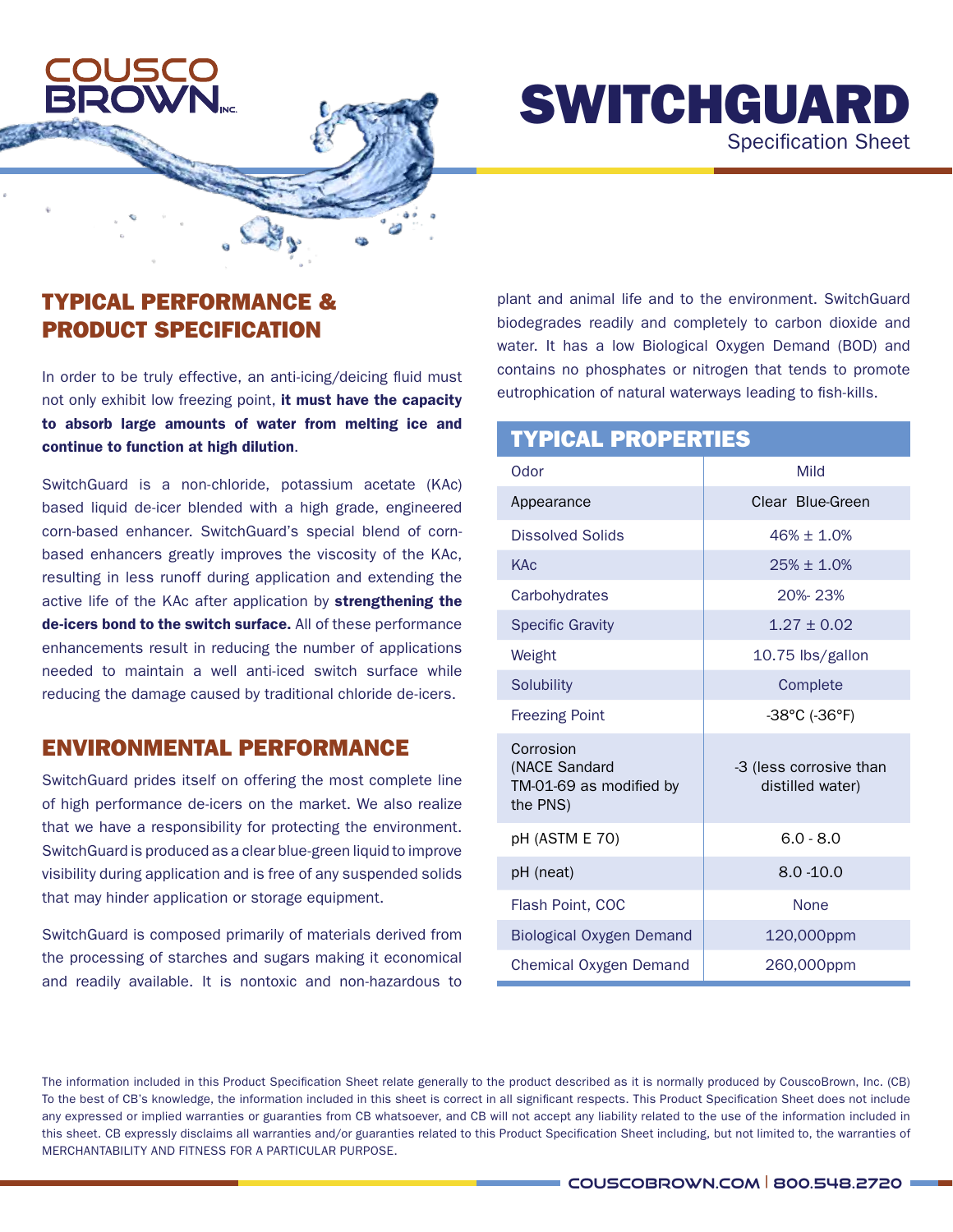SWITCHGUARD

Chemical Analysis Report



#### Tests Performed By:

Levelton Analytical Services 150-12791 Clarke Place Richmond, B.C. Canada V6V 2H9 Tel: 604.278.1411 | Fax: 604.278.1042 Work Order: 0410120 PO Number: None Date Reported: 11.08.04 Lab Comments: None

| <b>CHEMICAL ANALYSIS RESULTS*</b>        |                         |               |                     |                       |
|------------------------------------------|-------------------------|---------------|---------------------|-----------------------|
| <b>Total Metals Tested, as per PNS</b>   | <b>Analysis Results</b> | <b>MDL</b>    | <b>Method</b>       | <b>Date Completed</b> |
| Arsenic                                  | < 2.0                   | $2.0$ mg/kg   |                     | Nov-08-04             |
| <b>Barium</b>                            | 0.05                    | $0.02$ mg/kg  |                     | Nov-08-04             |
| Cadmium                                  | < 0.02                  | $0.02$ mg/kg  |                     | Nov-08-04             |
| Calcium                                  | < 100                   | 100 mg/kg     |                     | Nov-08-04             |
| Chromium                                 | 0.86                    | 0.05          |                     | Nov-08-04             |
| Copper                                   | < 1.0                   | 0.10          |                     | Nov-08-04             |
| Cyanide                                  | 0.15                    | 0.20 ppm Max. |                     |                       |
| Lead                                     | < 0.5                   | 0.5           |                     | Nov-08-04             |
| <b>Magnesium</b>                         | < 100                   | 100           |                     | Nov-08-04             |
| Mercury                                  | < 0.01                  | 0.01          |                     | Nov-08-04             |
| Phosphates                               | 1.1                     | 25.0 ppm Max. |                     |                       |
| Potassium                                | 99300                   | 100           |                     | Nov-08-04             |
| Selenium                                 | < 1.0                   | 1.0           |                     | Nov-08-04             |
| Sodium                                   | 357                     | 100           |                     | Nov-08-04             |
| <b>Zinc</b>                              | 2.0                     | 1.0           |                     | Nov-08-04             |
| <b>Additional Parameters, as per PNS</b> |                         |               |                     |                       |
| Ammonia as N                             | < 2.0                   | $2.0$ mg/kg   |                     | Nov-08-04             |
| Nitrate-N + Nitrite-N                    | < 5.0                   | $5.0$ mg/kg   | <b>SM4500 NC3-G</b> | Nov-08-04             |
| <b>Total Kjeldahl Nitrogen</b>           | 19                      | $0.05$ mg/kg  | <b>SM 4500-Norg</b> | Nov-08-04             |
| Chloride                                 | < 0.01                  | 0.1% Weight   |                     | Nov-08-04             |
| Cyanide                                  | < 0.15                  | 0.15          |                     | Nov-08-04             |
| Phosphorus                               | 6.8                     | 2.0           |                     | Nov-08-04             |
| pH (1:4 Solution)                        | 7.6                     | 0.1 pH Units  |                     | Nov-08-04             |
| <b>Specific Gravity</b>                  | 1.283                   | $0.001$ g/ml  |                     | Nov-08-04             |

#### ADDITIONAL TESTING

| Test, as per PNS                           | <b>Analysis Results</b> | <b>MDL</b> | <b>Date Completed</b> |
|--------------------------------------------|-------------------------|------------|-----------------------|
| <b>Corrosion Rate Effectiveness</b>        | $-7.5$                  | 50%        | Nov-08-04             |
| Freezing: Solids, Total Settleable         | < 0.01                  | 1.0%       | Nov-08-04             |
| Freezing: Solids Passing through #10 Sieve | >99                     | 1.0%       | Nov-08-04             |

\*Note: For a copy of the original test data, please contact the testing laboratories listed and refer to the Work Order Number for the corresponding data.